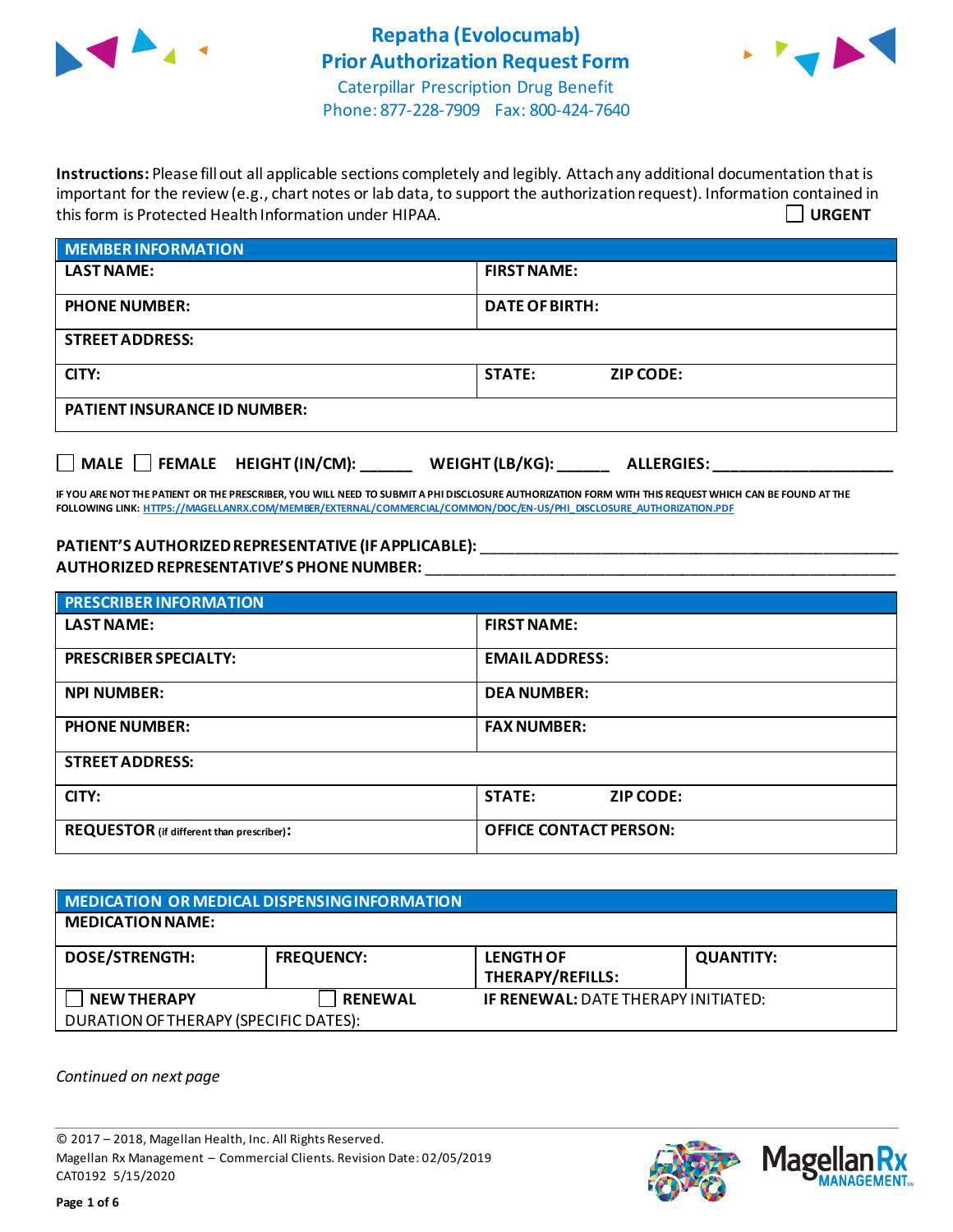

# **Repatha (Evolocumab) Prior Authorization Request Form**



Caterpillar Prescription Drug Benefit Phone: 877-228-7909 Fax: 800-424-7640

| MEMBER'S LAST NAME: NAME AND A SERIES AND A SERIES OF STRING AND A STRING OF STRING AND A STRING OF STRING AND                                                                                                                                   | <b>MEMBER'S FIRST NAME:</b>                                                                                                                                                                                                                                                                                                               |                                                       |  |
|--------------------------------------------------------------------------------------------------------------------------------------------------------------------------------------------------------------------------------------------------|-------------------------------------------------------------------------------------------------------------------------------------------------------------------------------------------------------------------------------------------------------------------------------------------------------------------------------------------|-------------------------------------------------------|--|
|                                                                                                                                                                                                                                                  | 1. HAS THE PATIENT TRIED ANY OTHER MEDICATIONS FOR THIS CONDITION?   YES (if yes, complete below)   NO                                                                                                                                                                                                                                    |                                                       |  |
| <b>MEDICATION/THERAPY (SPECIFY</b><br>DRUG NAME AND DOSAGE):                                                                                                                                                                                     | <b>DURATION OF THERAPY (SPECIFY</b><br>DATES):                                                                                                                                                                                                                                                                                            | <b>RESPONSE/REASON FOR</b><br><b>FAILURE/ALLERGY:</b> |  |
| <b>2. LIST DIAGNOSES:</b>                                                                                                                                                                                                                        |                                                                                                                                                                                                                                                                                                                                           | <b>ICD-10:</b>                                        |  |
| □ Clinical atherosclerotic cardiovascular disease<br>□ Heterozygous familial hypercholesterolemia (HeFH)<br>□ Homozygous familial hypercholesterolemia (HoFH)<br>□ Other diagnosis: ___________________ICD-10 Code(s): _________________________ |                                                                                                                                                                                                                                                                                                                                           |                                                       |  |
| PRIOR AUTHORIZATION.                                                                                                                                                                                                                             | 3. REQUIRED CLINICAL INFORMATION: PLEASE PROVIDE ALL RELEVANT CLINICAL INFORMATION TO SUPPORT A                                                                                                                                                                                                                                           |                                                       |  |
| <b>Clinical Information:</b>                                                                                                                                                                                                                     |                                                                                                                                                                                                                                                                                                                                           |                                                       |  |
| For all diagnoses, answer the following:                                                                                                                                                                                                         | Will Repatha be used as an adjunct to a low-fat diet and exercise? $\Box$ Yes $\Box$ No                                                                                                                                                                                                                                                   |                                                       |  |
|                                                                                                                                                                                                                                                  | Is Repatha prescribed by, or in consultation with, a cardiologist, endocrinologist or neurologist? $\Box$ Yes $\Box$ No                                                                                                                                                                                                                   |                                                       |  |
| Juxtapid (lomitapide), or Kynamro (mipomersen)? DYes DNo                                                                                                                                                                                         | Will Repatha be used in combination with another proprotein convertase subtilisin/kexin type 9 (PCSK9) inhibitor,                                                                                                                                                                                                                         |                                                       |  |
| For diagnosis of Clinical atherosclerotic cardiovascular disease:                                                                                                                                                                                |                                                                                                                                                                                                                                                                                                                                           |                                                       |  |
| $\Box$ Yes $\Box$ No Please provide documentation                                                                                                                                                                                                | Has the patient been diagnosed with a myocardial infarction(MI) more than 4 weeks from requesting Repatha?                                                                                                                                                                                                                                |                                                       |  |
| (NOTE: TIA's do not qualify)? DYes DNo Please provide documentation                                                                                                                                                                              | Has the patient been diagnosed with a non-hemorrhagic stroke more than 4 weeks from requesting Repatha                                                                                                                                                                                                                                    |                                                       |  |
|                                                                                                                                                                                                                                                  | Has the patient been diagnosed with symptomatic peripheral arterial disease as defined by one of the following:<br>intermittent claudication + ankle-brachial index<0.85 -OR- peripheral arterial revascularization procedure -OR-<br>amputation due to atherosclerotic disease? $\Box$ Yes $\Box$ No <i>Please provide documentation</i> |                                                       |  |
|                                                                                                                                                                                                                                                  | Does patient have at least one of the following major risk factors: Please provide documentation                                                                                                                                                                                                                                          |                                                       |  |
| $\Box$ Diabetes mellitus, type 1 or 2 Please provide documentation                                                                                                                                                                               |                                                                                                                                                                                                                                                                                                                                           |                                                       |  |
| $\Box$ Age 65 years or older                                                                                                                                                                                                                     |                                                                                                                                                                                                                                                                                                                                           |                                                       |  |
| $\Box$ MI or non-hemorrhagic stroke (TIAs don't qualify) in the past 6 months                                                                                                                                                                    |                                                                                                                                                                                                                                                                                                                                           |                                                       |  |
| $\Box$ Current daily cigarette smoker                                                                                                                                                                                                            |                                                                                                                                                                                                                                                                                                                                           |                                                       |  |
| $\Box$ History of more than one MI                                                                                                                                                                                                               |                                                                                                                                                                                                                                                                                                                                           |                                                       |  |
| $\Box$ History of more than one non-hemorrhagic stroke (TIAs don't qualify)<br>$\Box$ History of one MI plus one non-hemorrhagic stroke (TIAs don't qualify)                                                                                     |                                                                                                                                                                                                                                                                                                                                           |                                                       |  |
|                                                                                                                                                                                                                                                  |                                                                                                                                                                                                                                                                                                                                           |                                                       |  |
| © 2017 - 2018, Magellan Health, Inc. All Rights Reserved.<br>Magellan Rx Management - Commercial Clients. Revision Date: 02/05/2019<br>CAT0192 5/15/2020                                                                                         |                                                                                                                                                                                                                                                                                                                                           | <b>Mage</b>                                           |  |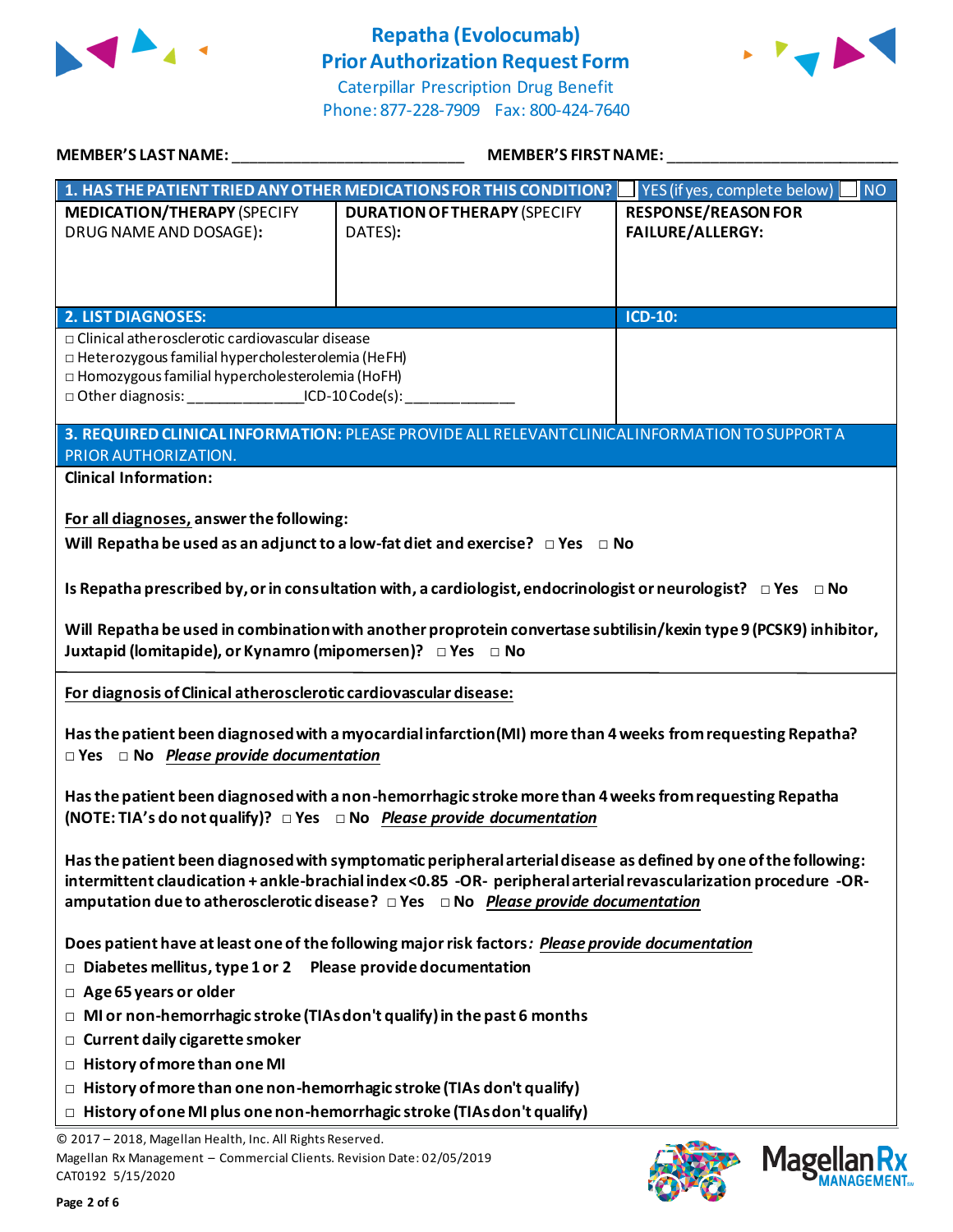



**□ History of one MI plus history of symptomatic peripheral arterial disease as defined above □ History of one non-hemorrhagic stroke (TIAs don't qualify) plus history of symptomatic peripheral arterial** 

**disease as defined above**

**IF PATIENT DOES NOT HAVE ANY OF THE ABOVE, does patient have at least 2 of the following minor risk factors below:** *Please provide documentation*

- **□ History of non-MI related coronary revascularization**
- **□ Residual coronary artery disease with >40% stenosis in at least 2 large vessels**
- **□ Metabolic syndrome (as defined by Alberti et al., Circulation, 2009; 120:1640-1645,**
- **□ Most recent HDL-C < 40 mg/dL (men) and < 50 mg/dL (women), in the absence of metabolic syndrome or in the presence of metabolic syndrome when 3 of its four non-HDL criteria are met (as per Alberti et al., 2009)**
- **□ Most recent hsCRP (high-sensitivity C-reactive protein) > 2.0 mg/L**
- **□ Most recent LDL-C > 130 mg/dL or non-HDL-C > 160 mg/dL**
- **□ Most recent fasting LDL-C > 70 mg/dL or non-HDL-C > 100mg/dL after > 2 weeks stable lipid lowering therapy**
- **□ Most recent fasting triglycerides < 400 mg/dL**

**Is patient currently taking one of the following statins? □ Yes □ No**

- **□ Atorvastatin 10 mg or more daily, OR**
- **□ Simvastatin 20 mg or more daily, OR**
- **□ Rosuvastatin 5 mg or more daily, OR**
- **□ Pitavastatin 2 mg or more daily, OR**
- **□ Pravastatin 40mg or more daily, OR**
- **□ Lovastatin 40mg or more daily, OR**
- **□ Fluvastatin 80mg or more daily**

**Does patient have a history of hemorrhagic stroke? □ Yes □ No** *Please provide documentation*

**Does patient have a history of malignancy in the past 10 years (exceptions: non-melanoma skin cancer, cervical insitu carcinoma, breast ductal carcinoma in situ, or stage 1 prostate carcinoma)? □ Yes □ No** *Please provide documentation*

**SEE BELOW FOR ADDITIONAL SECTIONS FOR HeFH AND HoFH:**

**For heterozygous familial hypercholesterolemia (HeFH), also answer the following:**

**Has there been genetic confirmation of the diagnosis through a mutation identified in the LDL receptor, ApoB or PCSK9? □ Yes □ No** *Please provide documentation*



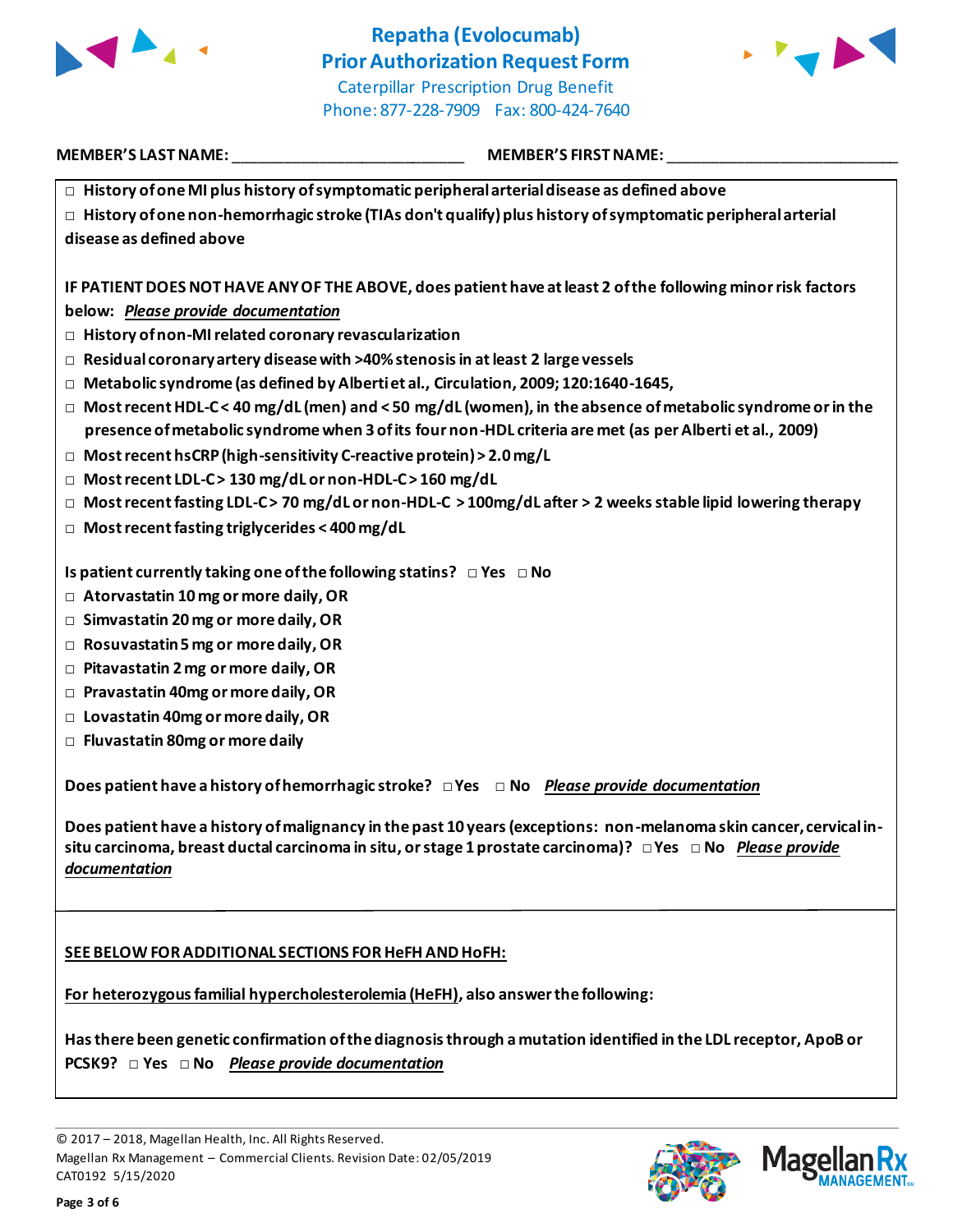



**If yes, does patient have an untreated/pre-treatment LDL-C greater than 190 mg/dL? □ Yes □ No** *Please provide documentation*

**Is there documented evidence of tendinous xanthomas in the patient and/or first-degree relative, and/ or seconddegree relative? □ Yes □ No** *Please provide documentation*

**If Yes, is the individual with tendinous xanthomas a first-or second-degree relative less than 18 years of age with an untreated/pre-treatment LDL-C greater than 155 mg/mL? □ Yes □ No** *Please provide documentation*

**If Yes, is the individual with tendinous xanthomas 18 years of age or older with an untreated/pre-treatment LDL-C greater than 190 mg/mL? □ Yes □ No** *Please provide documentation*

**Was the patient assessed with the Dutch Lipid Clinic Network diagnostic criteria and found to have a cumulative score greater than or equal to 9 points (i.e., definite FH)? □ Yes □ No (If yes, please submit calculation with final score.)**

**Will the patient continue taking a daily statin in combination with Repatha(evolocumab)? □ Yes □ No**

**Does the patient's fasting LDL-C value within the last 30 days while on a maximally tolerated lipid-lowering regimen equal 100mg/dL or greater? □ Yes □ No** *Please provide documentation*

**Is the fasting triglyceride level for this patient greater than 400 mg/dL? □ Yes □ No** *Please provide documentation*

**For homozygous familial hypercholesterolemia (HoFH), also answer the following:**

**Has there been genetic confirmation of the diagnosis through two mutant alleles identified in the LDL receptor, ApoB, PCSK9 or LDL receptor adaptor protein 1 (LDLRAP1 or ARH)? □ Yes □ No** *Please provide documentation*

**Does the patient have a untreated/ pre-treatment LDL-C greater than 500 mg/dL? □ Yes □ No** *Please provide documentation*

**Did the patient have a cutaneous or tendinous xanthoma before the age of ten? □ Yes □ No** *Please provide documentation*

**Do both of the patient's parents have evidence of heterozygous familial hypercholesterolemia? □ Yes □ No** *Please provide documentation*

**Has the patient had cellular testing performed which demonstrated a reduced LDL receptor activity in fibroblasts/lymphocytes equaling 20% or less of the normal activity? □ Yes □ No** *Please provide documentation*

**Will the patient continue taking a daily statin in combination with Repatha(evolocumab)? □ Yes □ No**



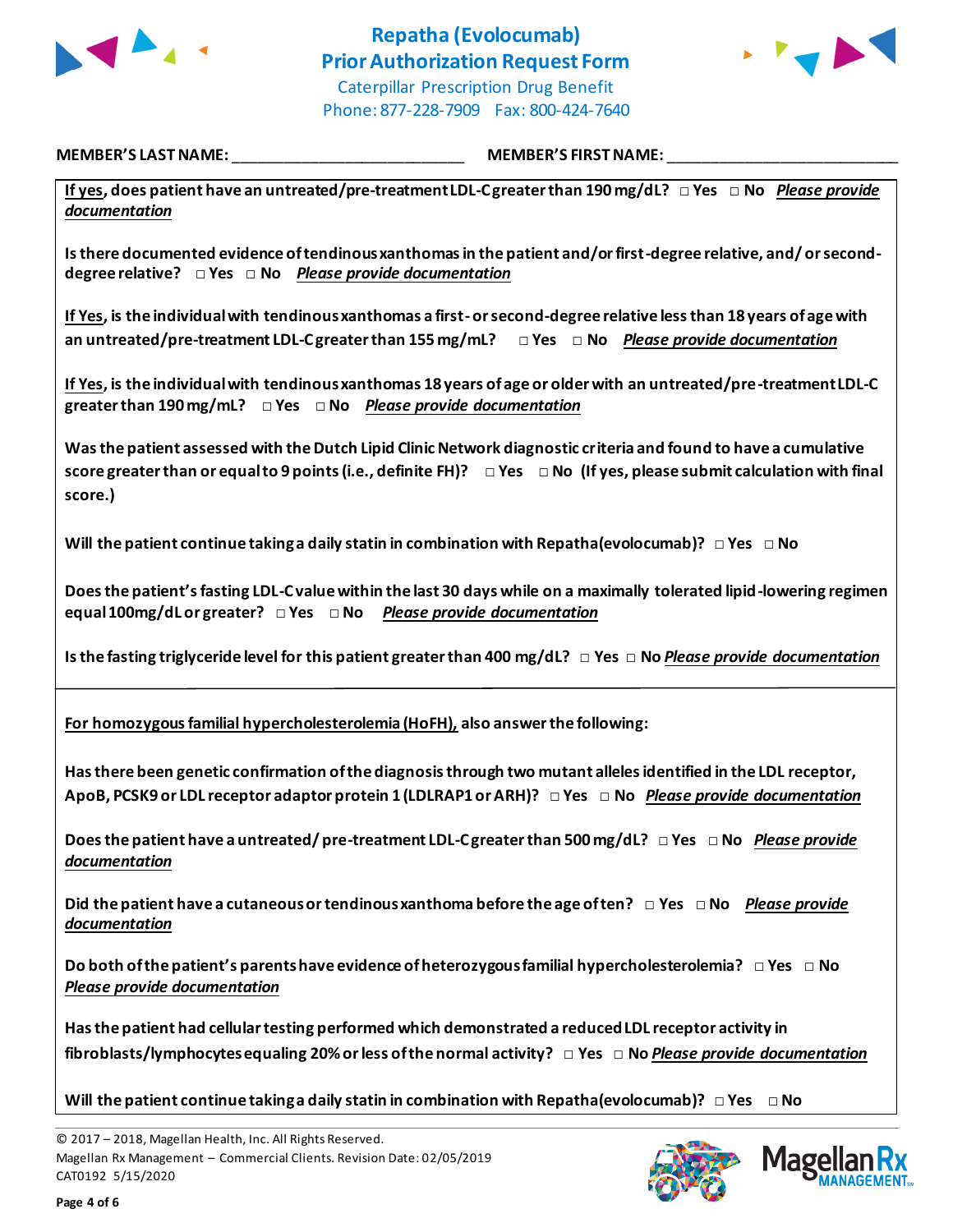



| Does the patient's fasting LDL-C value within the last 30 days while on a maximally tolerated lipid-lowering regimen<br>equal 130mg/dL or greater? $\Box$ Yes $\Box$ No Please provide documentation                        |
|-----------------------------------------------------------------------------------------------------------------------------------------------------------------------------------------------------------------------------|
| Is the fasting triglyceride level for this patient greater than 400 mg/dL? $\Box$ Yes $\Box$ No Please provide<br>documentation                                                                                             |
| <b>REAUTHORIZATIONS:</b>                                                                                                                                                                                                    |
| If this is a reauthorization request, answer the following questions:                                                                                                                                                       |
| Has the patient been adherent to therapy and is continuing a low-fat diet and exercise regimen? $\Box$ Yes $\Box$ No                                                                                                        |
| Will Repatha be used in combination with another PCSK9 inhibitor, Juxtapid (lomitapide), or Kynamro<br>(mipomersen)? $\Box$ Yes $\Box$ No                                                                                   |
| Is Repatha prescribed by, or in consultation with, a cardiologist, endocrinologist or neurologist? $\Box$ Yes $\Box$ No                                                                                                     |
| For clinical atherosclerotic cardiovascular disease, also answer the following:                                                                                                                                             |
| Does the patient continue to take one of the following DAILY doses of a statin:                                                                                                                                             |
| Atorvastatin 10mg or more, Simvastatin 20mg or more, Rosuvastatin 5mg or more, Pitavastatin 2mg or more,<br>pravastatin 40mg or more, Lovastatin 40mg or more, Fluvastatin 80mg or more? □ Yes □ No                         |
| For heterozygous familial hypercholesterolemia (HeFH) OR homozygous familial hypercholesterolemia (HoFH), also<br>answer the following:                                                                                     |
| Is the patient continuing to receive DAILY statin therapy? $\Box$ Yes $\Box$ No                                                                                                                                             |
| Have medical records (e.g., laboratory values) been submitted that document a sustained reduction in LDL-Clevels<br>from pre-treatment baseline (i.e., prior to PCSK9 therapy) while on PCSK9 therapy? $\Box$ Yes $\Box$ No |
| Are there any other comments, diagnoses, symptoms, medications tried or failed, and/or any other information the<br>physician feels is important to this review?                                                            |
|                                                                                                                                                                                                                             |
| Please note: Not all drugs/diagnosis are covered on all plans. This request may be denied unless all required<br>information is received.                                                                                   |

© 2017 – 2018, Magellan Health, Inc. All Rights Reserved. Magellan Rx Management – Commercial Clients. Revision Date: 02/05/2019 CAT0192 5/15/2020